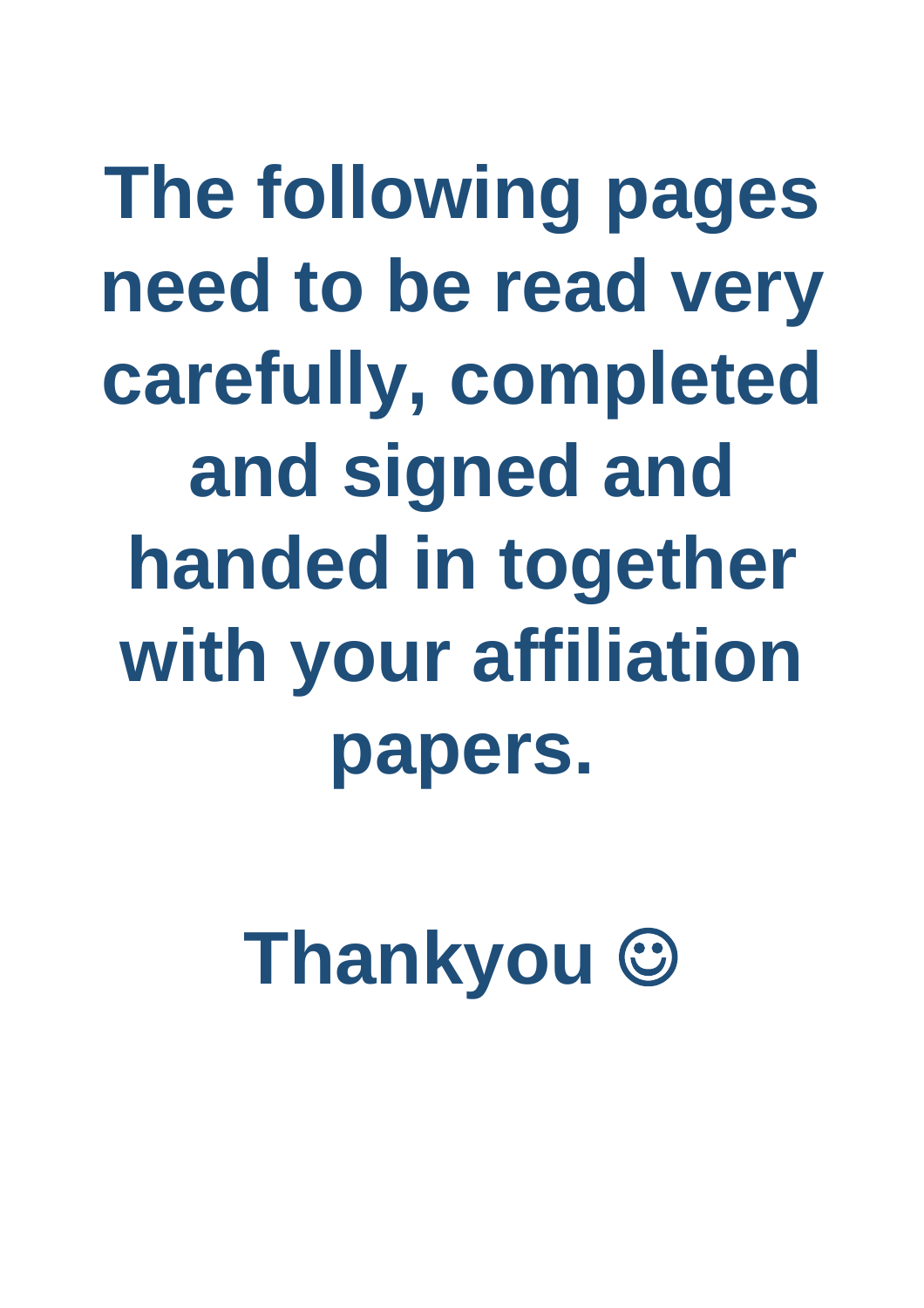

## *Telford Netball Club - Consent & Medical Form*

| Childs Information                                                                         |                       |                                                   |                                                         |            |  |
|--------------------------------------------------------------------------------------------|-----------------------|---------------------------------------------------|---------------------------------------------------------|------------|--|
| Childs First Name:                                                                         | Childs Last Name:     |                                                   |                                                         |            |  |
| Home Address:                                                                              |                       |                                                   |                                                         | Post Code: |  |
| Home Telephone Number:                                                                     |                       |                                                   |                                                         |            |  |
| Childs Date of Birth                                                                       |                       | Child's School                                    |                                                         |            |  |
|                                                                                            |                       |                                                   |                                                         |            |  |
| Parent / Guardian Information                                                              |                       |                                                   |                                                         |            |  |
| Name of Parent / Guardian:                                                                 | Mobile / Work Tel No. |                                                   |                                                         |            |  |
| <b>E-mail Address</b>                                                                      |                       |                                                   |                                                         |            |  |
| Emergency Contact Numbers (these are essential but will only be used in case of emergency) |                       |                                                   |                                                         |            |  |
| 1 <sup>st</sup> Contact Name /                                                             |                       |                                                   | Telephone No.                                           |            |  |
| Relationship                                                                               |                       |                                                   |                                                         |            |  |
| 2 <sup>nd</sup> Contact Name /                                                             |                       |                                                   | Telephone No.                                           |            |  |
| Relationship                                                                               |                       |                                                   |                                                         |            |  |
| <b>Childs Medical Details</b>                                                              |                       |                                                   |                                                         |            |  |
| Does your child have any medical conditions that we should know about?                     |                       |                                                   |                                                         | Yes / No   |  |
| If Yes, please detail below $(1&&2)$<br>* Continue on separate page if necessary           |                       |                                                   |                                                         |            |  |
| Details of medical conditions / disabilities / allergies                                   |                       | Details of current medication / medical treatment |                                                         |            |  |
| (please include food allergies):                                                           |                       |                                                   | (please note – coaches will not administer medication): |            |  |
|                                                                                            |                       | 2                                                 |                                                         |            |  |
|                                                                                            |                       |                                                   |                                                         |            |  |
|                                                                                            |                       |                                                   |                                                         |            |  |
| GP Name / Surgery Address<br>/ Tel No                                                      |                       |                                                   |                                                         |            |  |
|                                                                                            |                       |                                                   |                                                         |            |  |

| Should the need arise, do you<br>consent for your child to travel<br>in any vehicle at the discretion<br>of an official of Telford Netball<br>Club. | Yes / No | Photographs / videoes will be taken of<br>children and these may be used for<br>promotional purposes. Please tick this<br>box if you do not wish your child to be<br>included in such photos. | I do not wish my child<br>to be included in<br>photos. |
|-----------------------------------------------------------------------------------------------------------------------------------------------------|----------|-----------------------------------------------------------------------------------------------------------------------------------------------------------------------------------------------|--------------------------------------------------------|
| Do you wish for your child to return home on his / her own?                                                                                         |          |                                                                                                                                                                                               | Yes / No                                               |

Telford Netball Club does not accept responsibility for a child once they have left the sports hall after a training session, match or other organised event. Parent / Guardian Statement : I confirm that my child (name) ………………………………… may take part in all activities, organised by Telford Netball Club.

I agree to a member of Telford Netball Club administering first aid / giving permission for my child to receive medical treatment in an emergency.

I agree that Telford Netball Club and anyone acting on behalf of, will not be liable for any loss, injury (including fatality), accident or damage – other than their direct negligence to the person named.

I agree to the privacy policy and give consent to be contacted for by the club via email / mobile phone Yes/No

I have read and understood the asthma and epi-pen policy

I agree to update the information above, as changes occur.

Signed Parent / Guardian …………………………………………… Date ……………/…………/……………….

Print Name …………………………………………………………………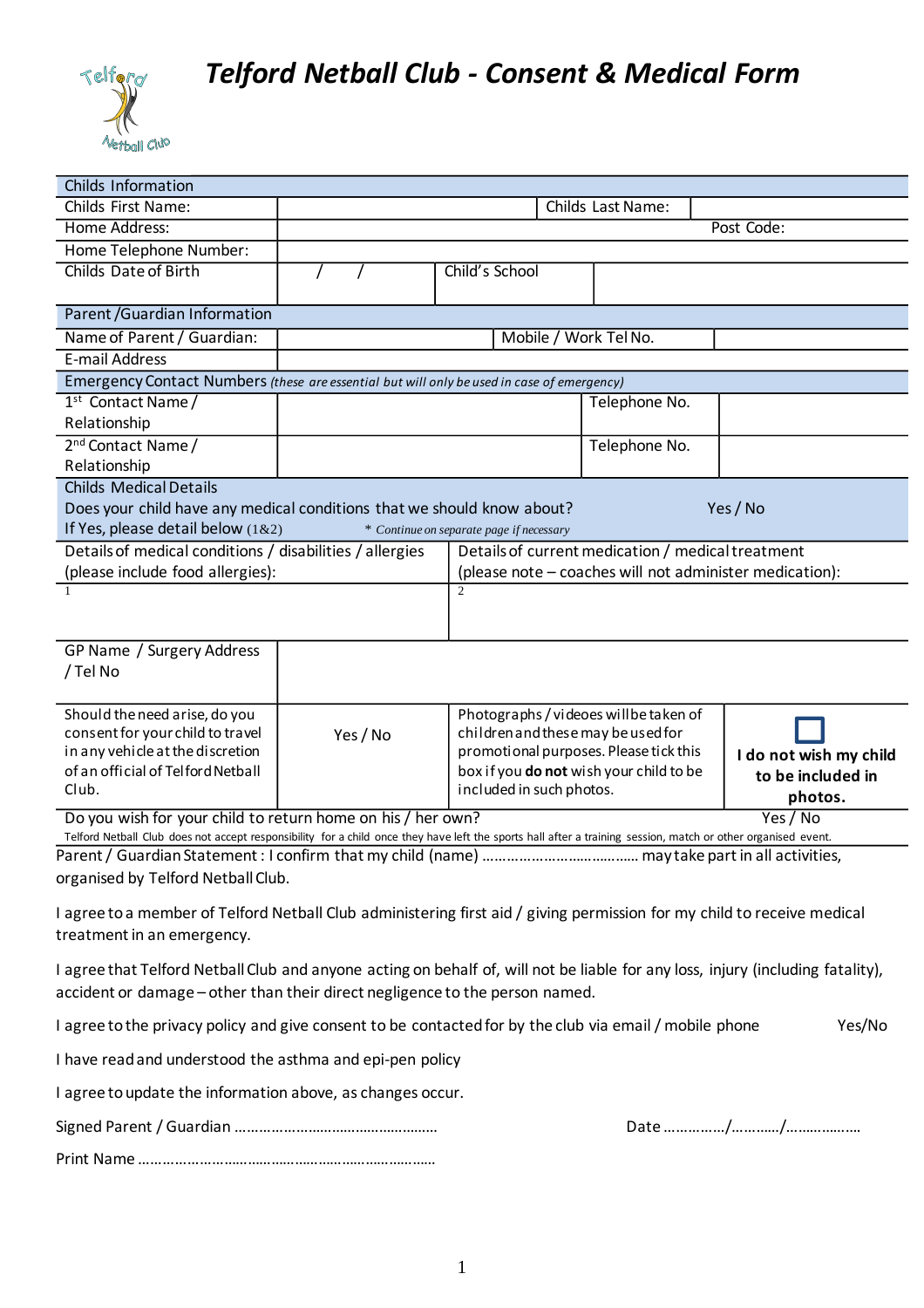# Social Media

# Acceptable Use Agreement

#### This Agreement is to be read by parents/carers and the young person, in order to ensure the obligations are understood before signing.

Telford Netball Club understands the importance of and need for the responsible use of social media and their responsibility for helping to safeguard young people in the sport of netball.

We ask all members, parents and people in positions of trust to read the England Netball Social Media Policy and ensure that they, their child or the young people in their association have understood the importance of the Policy and the expectations on them in relation to their use of social media.

I understand that:-

- I am responsible for my behaviour when using social media and texts relating to a member, connected participant or employee of England Netball and the sport of netball, including anything reposted and my use of language;
- I have read and understand the England Netball Social Media Policy and understand that I may be subject to Disciplinary Action should I breach it's usage guidance;
- I understand that my use of the internet and social media sites through Telford Netball Club can be monitored and logged and made available to the club and England Netball and any external agencies involved with the regulation of internet usage;
- I will not post or give out any personal details, such as name, address, age and contact numbers, either of myself or any other person;
- I will not share my own or the club password with anyone;
- I will not arrange to meet anyone without the knowledge and consent of my parent/carer;
- I will not deliberately browse, download, access or post any material that could be offensive, threatening or illegal;
- I agree to report material, posts or contacts which I find upsetting or cause me concern;
- I understand that if there is need for anyone to take action as a result of my use of social media in the sport of netball, my parent/carer may be contacted.

*We have read and discussed this policy and ………………………………….(name of young person) agrees to support the safe use of social media at Telford Netball Club.*

Parent/carers name……………………………………………………………………….

Parent/carers signature…………………………………………………………………..

Young person's name…………………………………………………………………….

Young person's signature………………………………………………………………..

Date……………………..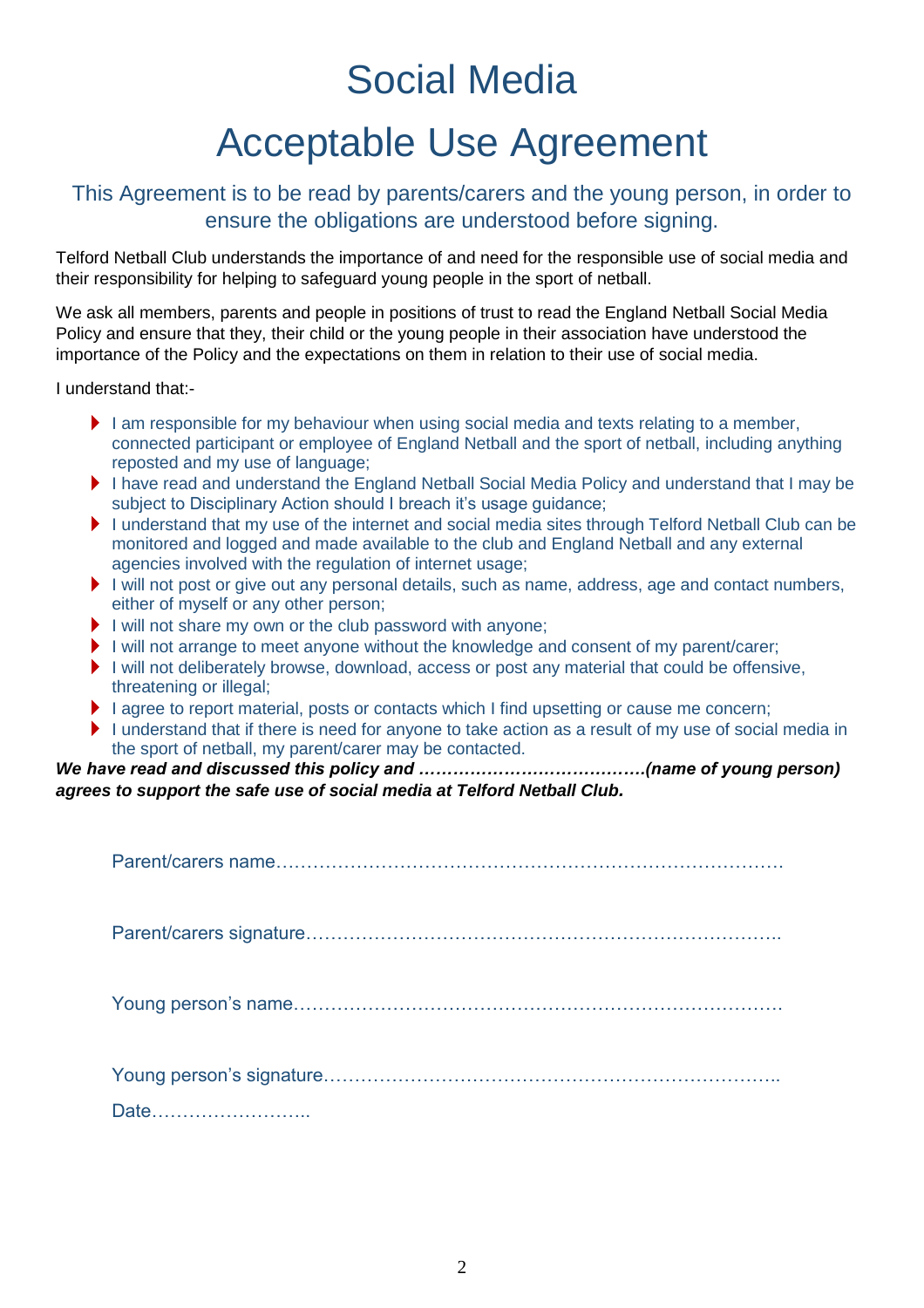

#### **Code of Conduct for Junior Members**

- All members must play within the rules and respect officials and their decisions.
- All members must respect the rights, dignity and worth of all participants regardless of age, gender, ability, race, cultural background, religious beliefs or sexual identity.
- Members should keep to agreed timings for training and competitions or inform their coach or team manager if they are going to be late.
- Members must wear suitable kit Skorts and Polo Shirts ordered from Baker & Son (http://www.bakerandsonschoolwear.co.uk/) – for training and match sessions.
- ▪Members must pay any fees for training or events promptly.
- Junior members must not disrupt training sessions, games or competitions, which prevents other players taking part.
- Junior members are not allowed to consume alcohol or drugs of any kind on the club premises or whilst representing the club – immediate dismissal from the Club.
- ▪Bullying of any sort will not be tolerated.
- All decisions made by the Coaches will be respected and adhered to. The Coach is the person to be listened to and directions followed.
- Telford Netball Club have the right to remove members from the Club at any point throughout the season in extreme circumstances that cannot be resolved after meeting with parents/guardians of members.

Name (Player) ................................................... Signature ................................. Parent/Carers Name................................................. Date ................................

#### **Club Copy**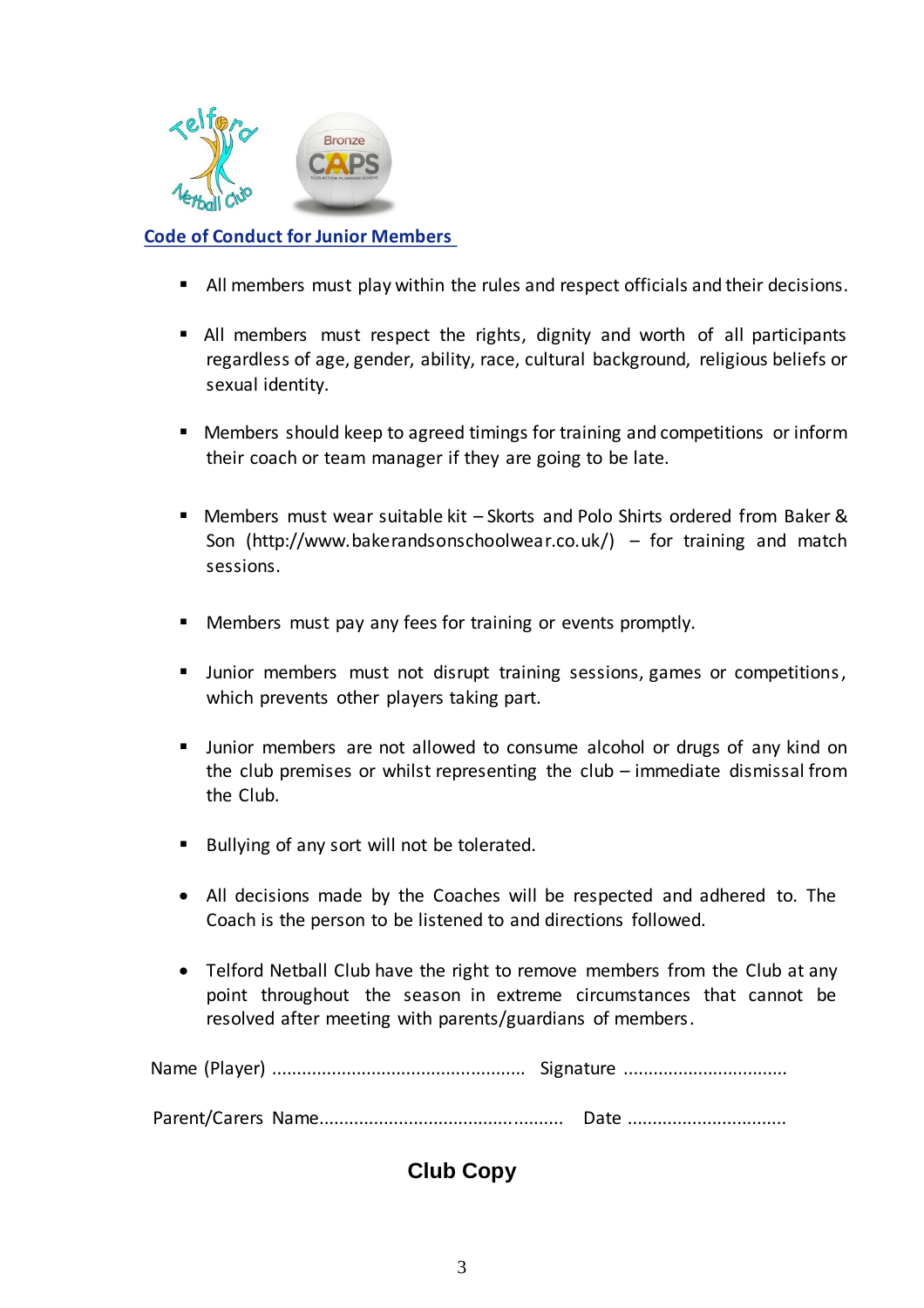

### **Code of Conduct for Parents/Carers**

- $\blacksquare$ Encourage your child to learn the rules and play within them
- Pay affiliation, registration and monthly subscriptions in a prompt manner
- ▪Discourage unfair play and arguing with officials.
- ▪Help your child to recognise good performance, not just results.
- ▪Never force your child to take part in sport.
- ▪ Set a good example by recognising fair play and applauding good performances of all.
- ▪Never punish or belittle a child for losing or making mistakes.
- Publicly accept officials' judgements.
- ▪Support your child's involvement and help them to enjoy their sport.
- Use correct and proper language at all times.
- ▪ Encourage and guide players to accept responsibility for their own performance and behaviour.
- All decisions made by the Coaches will be respected and adhered to. The Coach is the person to be listened to and directions followed.
- Telford Netball Club have the right to remove members/parents/guardians from the Club at any point throughout the season in extreme circumstances that cannot be resolved after meeting with parents/guardians of members.

**Club Copy**